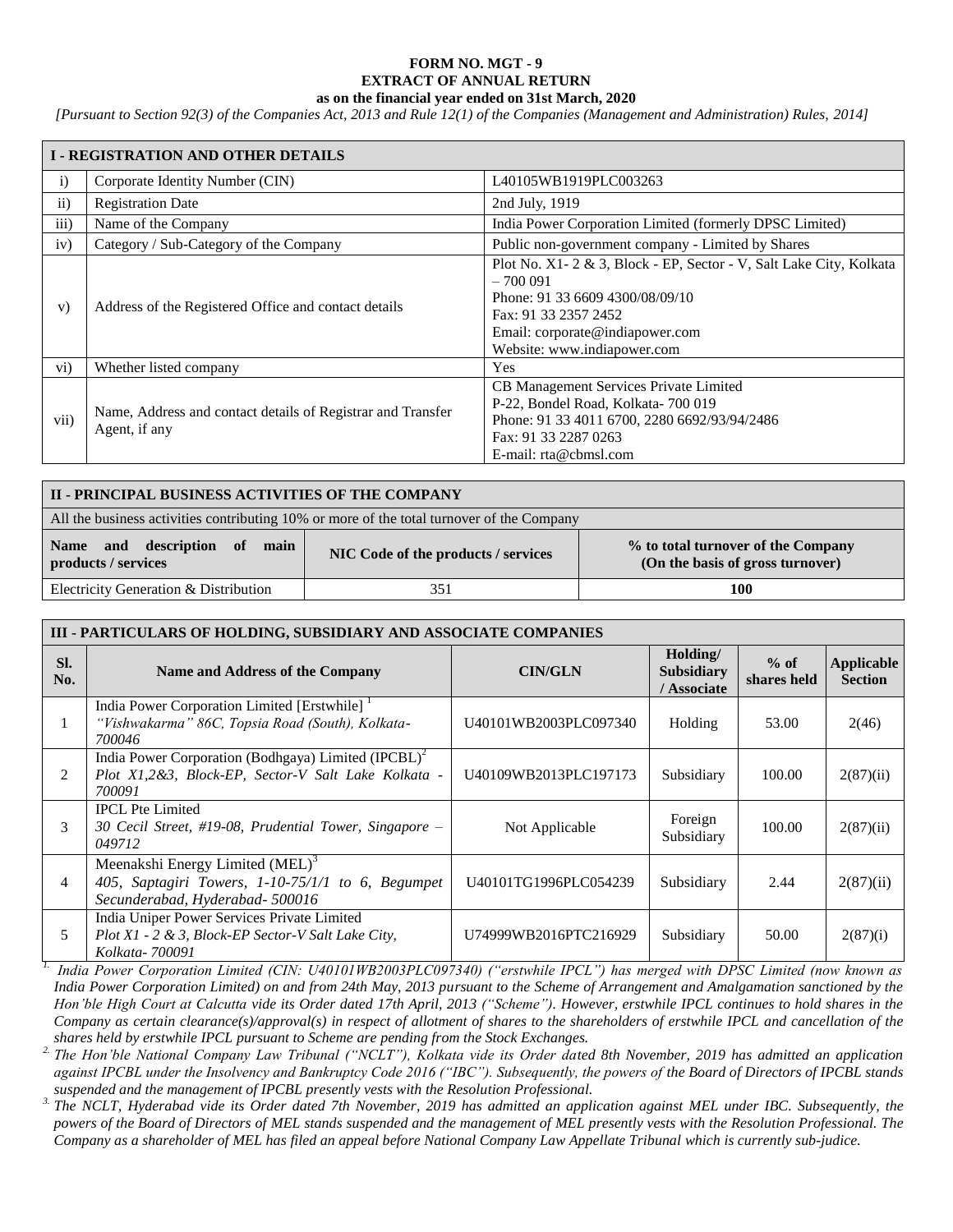| IV - SHARE HOLDING PATTERN (Equity share capital breakup as percentage of total equity) |                                                                       |                          |                          |                          |                                                                 |                          |                |                                      |                          |
|-----------------------------------------------------------------------------------------|-----------------------------------------------------------------------|--------------------------|--------------------------|--------------------------|-----------------------------------------------------------------|--------------------------|----------------|--------------------------------------|--------------------------|
| i) Category - wise Shareholding                                                         |                                                                       |                          |                          |                          |                                                                 |                          |                |                                      |                          |
| <b>Category of</b>                                                                      | No. of shares held at the beginning of the year<br>(as on 01.04.2019) |                          |                          |                          | No. of shares held at the end of the year<br>(as on 31.03.2020) |                          |                |                                      | $\frac{0}{0}$<br>change  |
| <b>Shareholders</b>                                                                     | <b>Demat</b>                                                          | <b>Physical</b>          | <b>Total</b>             | % of total<br>shares     | <b>Demat</b>                                                    | <b>Physical</b>          | <b>Total</b>   | % of total<br>shares                 | during<br>the year       |
| A. Promoter and Promoter group                                                          |                                                                       |                          |                          |                          |                                                                 |                          |                |                                      |                          |
| $(1)$ Indian                                                                            |                                                                       |                          |                          |                          |                                                                 |                          |                |                                      |                          |
| a) Individual / HUF                                                                     |                                                                       |                          |                          |                          |                                                                 |                          |                |                                      |                          |
| b)Central Government                                                                    |                                                                       |                          |                          |                          |                                                                 |                          |                |                                      |                          |
| c) State Government(s)                                                                  |                                                                       |                          |                          |                          |                                                                 |                          |                |                                      |                          |
| d) Bodies Corporate                                                                     | 579331667                                                             | $\overline{a}$           | 579331667                | 59.49                    | 579331667                                                       | $\sim$                   | 579331667      | 59.49                                |                          |
| e) Banks / Financial                                                                    |                                                                       |                          |                          |                          |                                                                 |                          |                |                                      |                          |
| Institutions                                                                            |                                                                       |                          |                          |                          |                                                                 |                          |                |                                      |                          |
| f) Any other                                                                            |                                                                       |                          |                          |                          |                                                                 |                          |                |                                      |                          |
| Sub-total $(A)(1)$                                                                      | 579331667                                                             |                          | 579331667                | 59.49                    | 579331667                                                       |                          | 579331667      | 59.49                                |                          |
| (2) Foreign                                                                             |                                                                       |                          |                          |                          |                                                                 |                          |                |                                      |                          |
| a) NRIs - Individuals                                                                   | $\overline{\phantom{a}}$                                              |                          | $\overline{\phantom{a}}$ |                          |                                                                 |                          |                |                                      |                          |
| b) Other - Individuals                                                                  | $\overline{\phantom{a}}$                                              |                          | $\overline{\phantom{a}}$ |                          |                                                                 |                          |                |                                      |                          |
| c) Bodies Corporate                                                                     | $\overline{\phantom{a}}$                                              |                          | $\overline{\phantom{a}}$ |                          |                                                                 |                          |                |                                      |                          |
| d) Banks / Financial                                                                    |                                                                       |                          |                          |                          |                                                                 |                          |                |                                      |                          |
| Institutions                                                                            | $\overline{\phantom{a}}$                                              |                          | $\overline{\phantom{0}}$ |                          |                                                                 |                          |                |                                      |                          |
| e) Any other                                                                            | $\overline{a}$                                                        | $\overline{a}$           | $\overline{\phantom{a}}$ |                          |                                                                 |                          | $\blacksquare$ | $\overline{a}$                       |                          |
| Sub-total $(A)(2)$                                                                      | $\overline{\phantom{a}}$                                              | $\overline{\phantom{a}}$ | $\overline{\phantom{a}}$ |                          |                                                                 |                          |                |                                      |                          |
| <b>Total shareholding of</b>                                                            |                                                                       |                          |                          |                          |                                                                 |                          |                |                                      |                          |
| <b>Promoter and Promoter</b>                                                            | 579331667                                                             |                          | 579331667                | 59.49                    | 579331667                                                       |                          | 579331667      | 59.49                                |                          |
| group $(A)=(A)(1)+(A)(2)$                                                               |                                                                       |                          |                          |                          |                                                                 |                          |                |                                      |                          |
| <b>B. Public Shareholding</b>                                                           |                                                                       |                          |                          |                          |                                                                 |                          |                |                                      |                          |
| (1) Institutions                                                                        |                                                                       |                          |                          |                          |                                                                 |                          |                |                                      |                          |
| a) Mutual Funds / UTI                                                                   | $\overline{\phantom{a}}$                                              | $\overline{\phantom{a}}$ | $\overline{\phantom{a}}$ |                          | $\overline{\phantom{a}}$                                        | $\sim$                   |                |                                      |                          |
| b) Banks / Financial                                                                    |                                                                       |                          |                          |                          |                                                                 |                          |                |                                      |                          |
| Institutions                                                                            | 143750                                                                | 1052480                  | 1196230                  | 0.12                     | 143750                                                          | 1052480                  | 1196230        | 0.12                                 |                          |
| c) Central Government                                                                   |                                                                       |                          |                          |                          |                                                                 |                          |                |                                      |                          |
| d) State Government(s)                                                                  |                                                                       |                          | $\overline{\phantom{a}}$ |                          |                                                                 |                          |                |                                      |                          |
| e) Venture Capital Funds                                                                | $\overline{\phantom{a}}$                                              | $\overline{\phantom{a}}$ | $\overline{\phantom{a}}$ | $\overline{\phantom{a}}$ |                                                                 |                          |                | $\overline{\phantom{a}}$             |                          |
| f) Insurance Companies                                                                  | $\overline{\phantom{a}}$                                              | $\overline{\phantom{a}}$ | $\blacksquare$           |                          |                                                                 |                          |                |                                      |                          |
| g) Foreign Institutional                                                                |                                                                       |                          |                          |                          |                                                                 |                          |                |                                      |                          |
| Investors                                                                               | $\overline{\phantom{a}}$                                              |                          | $\overline{\phantom{0}}$ |                          |                                                                 |                          |                |                                      |                          |
| h)Foreign Venture                                                                       |                                                                       |                          |                          |                          |                                                                 |                          |                |                                      |                          |
| <b>Capital Funds</b>                                                                    |                                                                       |                          |                          |                          |                                                                 |                          |                |                                      |                          |
| i) Others (specify)                                                                     |                                                                       |                          |                          |                          |                                                                 |                          |                |                                      |                          |
| Sub-total $(B)(1)$                                                                      | 143750                                                                | 1052480                  | 1196230                  | 0.12                     | 143750                                                          | 1052480                  | 1196230        | $\qquad \qquad \blacksquare$<br>0.12 | $\overline{\phantom{a}}$ |
| (2) Non-Institutions                                                                    |                                                                       |                          |                          |                          |                                                                 |                          |                |                                      |                          |
| a) Bodies Corporate                                                                     | 2355717                                                               | 4600                     | 2360317                  | 0.24                     | 8967494                                                         | 4600                     | 8972094        | 0.92                                 | 0.68                     |
| and overseas Bodies                                                                     |                                                                       |                          |                          |                          |                                                                 |                          |                |                                      |                          |
| Corporate                                                                               |                                                                       |                          |                          |                          |                                                                 |                          |                |                                      |                          |
| b)Individuals                                                                           |                                                                       |                          |                          |                          |                                                                 |                          |                |                                      |                          |
| Individual<br>$\ddot{i}$                                                                | 7905028                                                               | 1909104                  | 9814132                  | 1.01                     | 8920691                                                         | 1366418                  | 10287109       | 1.06                                 | 0.05                     |
| shareholders holding                                                                    |                                                                       |                          |                          |                          |                                                                 |                          |                |                                      |                          |
| nominal share capital                                                                   |                                                                       |                          |                          |                          |                                                                 |                          |                |                                      |                          |
| upto Rs. 1 lakh                                                                         |                                                                       |                          |                          |                          |                                                                 |                          |                |                                      |                          |
| ii) Individual                                                                          | 378784138                                                             | 1034310                  | 379818448                | 39.01                    | 371749057                                                       | 1034310                  | 372783367      | 38.28                                | (0.73)                   |
| shareholders holding                                                                    |                                                                       |                          |                          |                          |                                                                 |                          |                |                                      |                          |
| nominal share capital                                                                   |                                                                       |                          |                          |                          |                                                                 |                          |                |                                      |                          |
| in excess of Rs. 1                                                                      |                                                                       |                          |                          |                          |                                                                 |                          |                |                                      |                          |
| lakh                                                                                    |                                                                       |                          |                          |                          |                                                                 |                          |                |                                      |                          |
| c) Others (specify)                                                                     |                                                                       |                          |                          |                          |                                                                 |                          |                |                                      |                          |
| <b>NRI</b><br>$\ddot{i}$                                                                | 312268                                                                |                          | 312268                   | 0.03                     | 227192                                                          |                          | 227192         | 0.02                                 | (0.01)                   |
| ii) PSU                                                                                 | 29000                                                                 |                          | 29000                    | 0.00                     |                                                                 |                          |                | 0.00                                 |                          |
| iii) Clearing                                                                           | 1847                                                                  |                          | 1847                     | 0.00                     | 28754                                                           |                          | 28754          | 0.00                                 |                          |
| Members/Clearing                                                                        |                                                                       |                          |                          |                          |                                                                 |                          |                |                                      |                          |
| Corporations                                                                            |                                                                       |                          |                          |                          |                                                                 |                          |                |                                      |                          |
| iv) Investor Education                                                                  | 925731                                                                | $\overline{\phantom{a}}$ | 925731                   | $0.10\,$                 | 963227                                                          | $\overline{\phantom{a}}$ | 963227         | 0.10                                 |                          |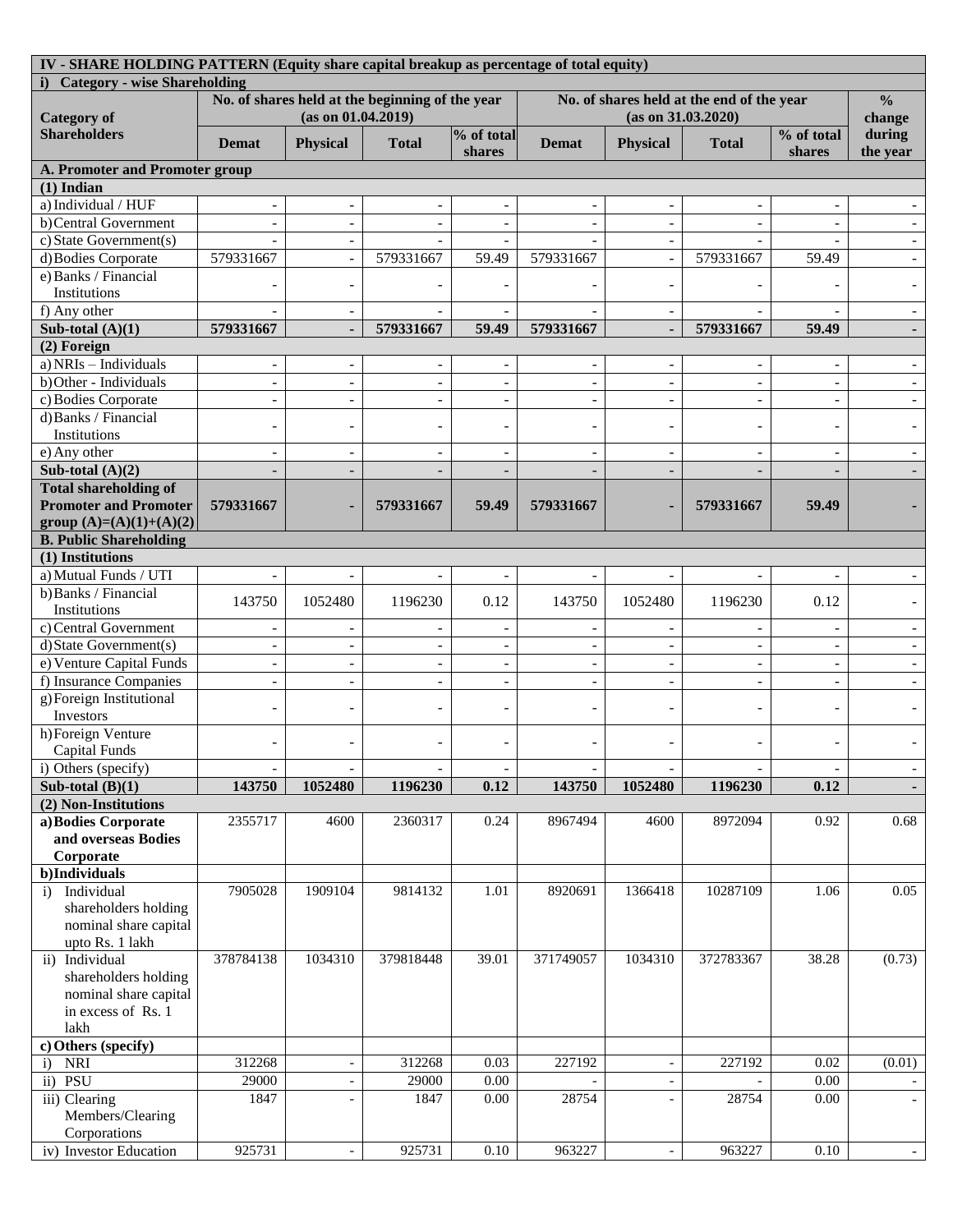| and Protection Fund       |           |         |           |        |           |         |           |        |  |
|---------------------------|-----------|---------|-----------|--------|-----------|---------|-----------|--------|--|
| Authority – Ministry      |           |         |           |        |           |         |           |        |  |
| of Corporate Affairs      |           |         |           |        |           |         |           |        |  |
| Sub-total $(B)(2)$        | 390313729 | 2948014 | 393261743 | 40.39  | 390856415 | 2405328 | 393261743 | 40.39  |  |
| <b>Total public</b>       | 390457479 | 4000494 | 394457973 | 40.51  | 391000165 | 3457808 | 394457973 | 40.51  |  |
| shareholding(B)= $(B)(1)$ |           |         |           |        |           |         |           |        |  |
| $+(B)(2)$                 |           |         |           |        |           |         |           |        |  |
| C. Shares held by         |           |         |           |        |           |         |           |        |  |
| Custodian for GDRs &      |           |         | -         |        |           |         |           |        |  |
| <b>ADRs</b>               |           |         |           |        |           |         |           |        |  |
| Grand Total $(A+B+C)$     | 969789146 | 4000494 | 973789640 | 100.00 | 970331832 | 3457808 | 973789640 | 100.00 |  |

| $\mathbf{ii}$ | <b>Shareholding of Promoter and Promoter group</b> |               |                    |                                           |                                     |               |                 |                 |  |
|---------------|----------------------------------------------------|---------------|--------------------|-------------------------------------------|-------------------------------------|---------------|-----------------|-----------------|--|
|               |                                                    |               |                    | Shareholding at the beginning of the year | Shareholding at the end of the year |               |                 |                 |  |
|               |                                                    |               | (as on 01.04.2019) |                                           |                                     | $\frac{0}{2}$ |                 |                 |  |
| SI.           | Name of the                                        | No. of        | % of total         | % of shares                               | No. of                              | % of total    | % of shares     | change in       |  |
| No.           | shareholder                                        | <b>shares</b> | shares of the      | pledged /                                 | shares                              | shares of     | pledged /       | shareholding    |  |
|               |                                                    |               | Company            | encumbered                                |                                     | the           | encumbered      | during the year |  |
|               |                                                    |               |                    | to total shares                           |                                     | Company       | to total shares |                 |  |
|               | <b>India Power</b>                                 |               |                    |                                           |                                     |               |                 |                 |  |
|               | <b>Corporation Limited</b>                         | 516132374     | 53.00              | 40.00                                     | 516132374                           | 53.00         | 40.00           |                 |  |
|               | (Erstwhile)                                        |               |                    |                                           |                                     |               |                 |                 |  |
|               | <b>Aksara Commercial</b>                           |               |                    |                                           |                                     |               |                 |                 |  |
| 2             | <b>Private Limited</b>                             | 63199293      | 6.49               |                                           | 63199293                            | 6.49          |                 |                 |  |
|               | (Promoter Group)                                   |               |                    |                                           |                                     |               |                 |                 |  |
| <b>Total</b>  |                                                    | 579331667     | 59.49              | 40.00                                     | 579331667                           | 59.49         | 40.00           |                 |  |

*1. India Power Corporation Limited (CIN: U40101WB2003PLC097340) ("erstwhile IPCL") has merged with DPSC Limited (now known as India Power Corporation Limited) on and from 24th May, 2013 pursuant to the Scheme of Arrangement and Amalgamation sanctioned by the Hon'ble High Court at Calcutta vide its Order dated 17th April, 2013("Scheme"). However, erstwhile IPCL continues to hold shares (including pledged shares) in the Company as certain clearance(s)/approval(s) in respect of allotment of shares to the shareholders of erstwhile IPCL and cancellation of the shares held by erstwhile IPCL pursuant to Scheme are pending from the Stock Exchanges.*

|     | iii) Change in Promoter and Promoter group shareholding                                                     |                           |                                      |               |                                       |  |
|-----|-------------------------------------------------------------------------------------------------------------|---------------------------|--------------------------------------|---------------|---------------------------------------|--|
|     |                                                                                                             |                           | Shareholding at the beginning of the |               | <b>Cumulative shareholding during</b> |  |
| SI. |                                                                                                             |                           | year                                 |               | the year                              |  |
| No. | Name of the shareholder                                                                                     |                           | (as on 01.04.2019)                   |               | $(01.04.2019 \text{ to } 31.03.2020)$ |  |
|     |                                                                                                             | No. of shares             | % of total shares                    | No. of shares | % of total shares                     |  |
|     |                                                                                                             |                           | of the Company                       |               | of the Company                        |  |
|     | <b>India Power Corporation Limited (Erstwhile)</b> <sup>1</sup>                                             |                           |                                      |               |                                       |  |
|     | At the beginning of the year                                                                                | 516132374                 | 53.00                                |               |                                       |  |
| 1   | Date-wise increase/decrease in shareholding during the year<br>specifying the reasons for increase/decrease |                           | No change during the year            |               |                                       |  |
|     | At the end of the year                                                                                      |                           |                                      | 516132374     | 53.00                                 |  |
|     | <b>Aksara Commercial Private Limited (Promoter Group)</b>                                                   |                           |                                      |               |                                       |  |
|     | At the beginning of the year                                                                                | 63199293                  | 6.49                                 |               |                                       |  |
| 2   | Date-wise increase/decrease in shareholding during the year<br>specifying the reasons for increase/decrease | No change during the year |                                      |               |                                       |  |
|     | At the end of the year                                                                                      |                           |                                      | 63199293      | 6.49                                  |  |

*1. India Power Corporation Limited (CIN: U40101WB2003PLC097340) ("erstwhile IPCL") has merged with DPSC Limited (now known as India Power Corporation Limited) on and from 24th May, 2013 pursuant to the Scheme of Arrangement and Amalgamation sanctioned by the Hon'ble High Court at Calcutta vide its Order dated 17th April, 2013 ("Scheme"). However, erstwhile IPCL continues to hold shares in the Company as certain clearance(s)/approval(s) in respect of allotment of shares to the shareholders of erstwhile IPCL and cancellation of the shares held by erstwhile IPCL pursuant to Scheme are pending from the Stock Exchanges.*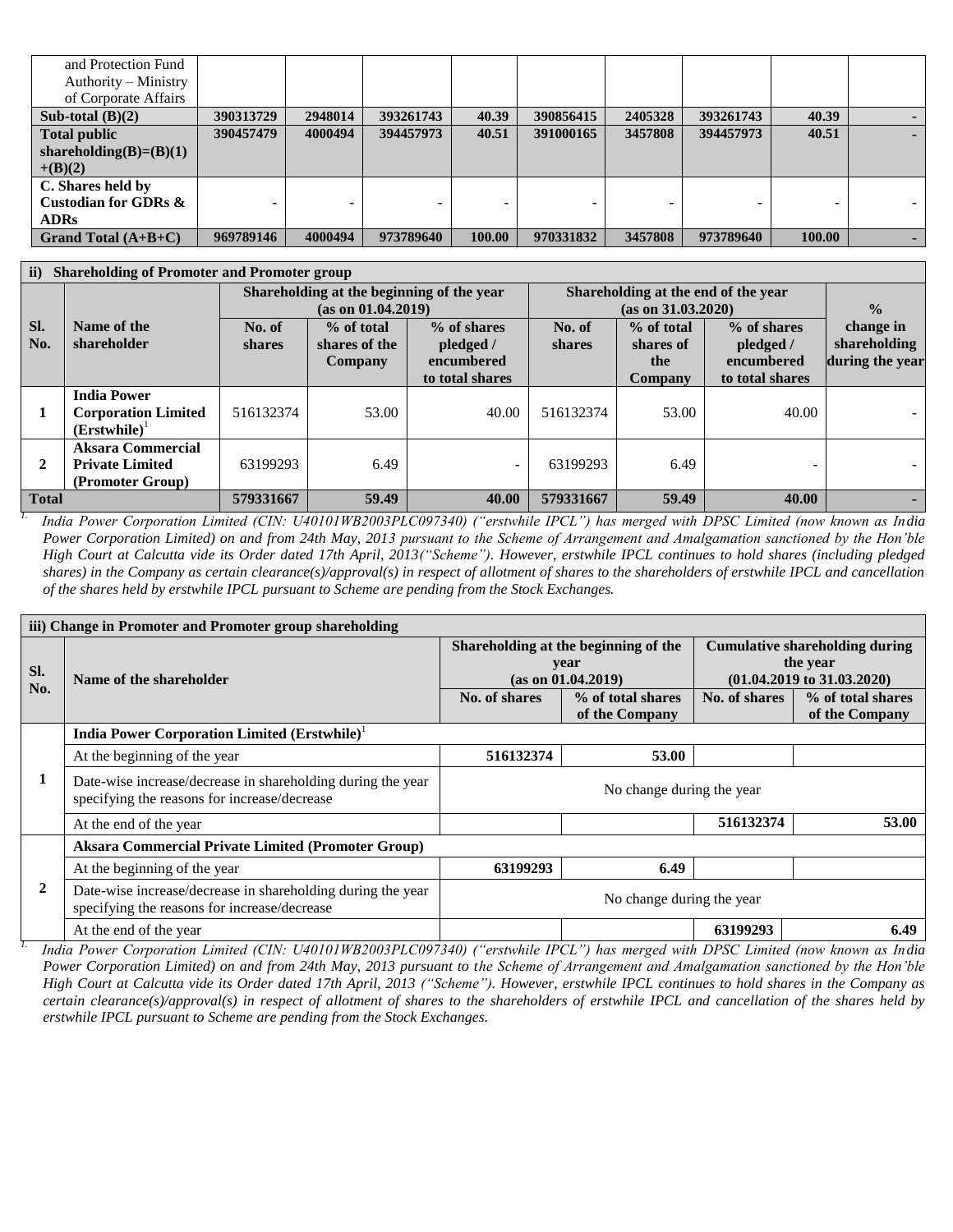|                         | iv) Shareholding pattern of top ten shareholders (Other than Directors, Promoters and Holders of GDRs and ADRs)                                                                                                                                            |                  |                                                                           |                          |                                                                |                                     |                                                                      |                                                                                            |  |
|-------------------------|------------------------------------------------------------------------------------------------------------------------------------------------------------------------------------------------------------------------------------------------------------|------------------|---------------------------------------------------------------------------|--------------------------|----------------------------------------------------------------|-------------------------------------|----------------------------------------------------------------------|--------------------------------------------------------------------------------------------|--|
| Sl.                     | Name of the                                                                                                                                                                                                                                                |                  | <b>Shareholding at the</b><br>beginning of the year<br>(as on 01.04.2019) |                          | Date-wise increase/decrease in<br>shareholding during the year |                                     |                                                                      | <b>Cumulative shareholding</b><br>during the year<br>$(01.04.2019 \text{ to } 31.03.2020)$ |  |
| No.                     | shareholder                                                                                                                                                                                                                                                | No. of<br>shares | % of total<br>shares of the<br><b>Company</b>                             | <b>Date</b>              | <b>Reason</b>                                                  | No. of<br>shares                    | No. of shares                                                        | % of total shares<br>of the Company                                                        |  |
| 1                       | <b>Dipak Rudra</b><br>(Trustee of Power Trust)                                                                                                                                                                                                             | 324035884        | 33.28                                                                     |                          | No change during the year                                      |                                     | 324035884                                                            | 33.28                                                                                      |  |
| $\boldsymbol{2}$        | <b>Chandana Poddar</b>                                                                                                                                                                                                                                     | 42827150         | 4.40                                                                      |                          | No change during the year                                      |                                     | 42827150                                                             | 4.40                                                                                       |  |
| $\mathbf{3}$            | <b>Aum Capital Market</b>                                                                                                                                                                                                                                  | 6846602          | 0.70                                                                      | 05/04/2019               | Buy                                                            | 6000                                | 6852602                                                              | 0.70                                                                                       |  |
|                         | Private Limited <sup>1</sup>                                                                                                                                                                                                                               |                  |                                                                           | 12/04/2019               | Buy                                                            | 5500                                | 6858102                                                              | 0.70                                                                                       |  |
|                         |                                                                                                                                                                                                                                                            |                  |                                                                           | 19/04/2019               | Buy                                                            | 3000                                | 6861102                                                              | 0.70                                                                                       |  |
|                         |                                                                                                                                                                                                                                                            |                  |                                                                           | 26/04/2019               | Buy                                                            | 5000                                | 6866102                                                              | 0.71                                                                                       |  |
|                         |                                                                                                                                                                                                                                                            |                  |                                                                           | 03/05/2019               | Buy                                                            | 3000                                | 6869102                                                              | 0.71                                                                                       |  |
|                         |                                                                                                                                                                                                                                                            |                  |                                                                           | 10/05/2019<br>17/05/2019 | Buy                                                            | 5000<br>5000                        | 6874102                                                              | 0.71<br>0.71                                                                               |  |
|                         |                                                                                                                                                                                                                                                            |                  |                                                                           | 24/05/2019               | Buy<br>Buy                                                     | 5000                                | 6879102<br>6884102                                                   | 0.71                                                                                       |  |
|                         |                                                                                                                                                                                                                                                            |                  |                                                                           | 31/05/2019               | Buy                                                            | 4500                                | 6888602                                                              | 0.71                                                                                       |  |
|                         |                                                                                                                                                                                                                                                            |                  |                                                                           | 07/06/2019               | Buy                                                            | 3000                                | 6891602                                                              | 0.71                                                                                       |  |
|                         |                                                                                                                                                                                                                                                            |                  |                                                                           | 14/06/2019               | Buy                                                            | 5000                                | 6896602                                                              | 0.71                                                                                       |  |
|                         |                                                                                                                                                                                                                                                            |                  |                                                                           | 21/06/2019               | Buy                                                            | 4000                                | 6900602                                                              | 0.71                                                                                       |  |
|                         |                                                                                                                                                                                                                                                            |                  |                                                                           | 28/06/2019               | Sale                                                           | 500                                 | 6900102                                                              | 0.71                                                                                       |  |
|                         |                                                                                                                                                                                                                                                            |                  |                                                                           | 19/07/2019               | Sale                                                           | 1000                                | 6899102                                                              | 0.71                                                                                       |  |
|                         |                                                                                                                                                                                                                                                            |                  |                                                                           | 01/11/2019               | Buy                                                            | 2858                                | 6901960                                                              | 0.71                                                                                       |  |
|                         |                                                                                                                                                                                                                                                            |                  |                                                                           | 08/11/2019               | Sale                                                           | 2858                                | 6899102                                                              | 0.71                                                                                       |  |
|                         |                                                                                                                                                                                                                                                            |                  |                                                                           | 27/12/2019               | Sale                                                           | 6899102                             | $\mathbf{0}$                                                         | 0.00                                                                                       |  |
|                         |                                                                                                                                                                                                                                                            |                  |                                                                           | 31/03/2020               |                                                                |                                     | $\mathbf{0}$                                                         | 0.00                                                                                       |  |
| $\overline{\mathbf{4}}$ | Vandana Bhargava                                                                                                                                                                                                                                           | 1623950          | 0.17                                                                      |                          | No change during the year                                      |                                     | 1623950                                                              | 0.17                                                                                       |  |
| 5                       | <b>Bank of India</b>                                                                                                                                                                                                                                       | 766130           | 0.08                                                                      |                          | No change during the year                                      |                                     |                                                                      | 766130<br>0.08                                                                             |  |
| 6                       | <b>Ashok Kumar Bhargava</b>                                                                                                                                                                                                                                | 743642           | 0.08                                                                      |                          | No change during the year                                      |                                     | 743642                                                               | 0.08                                                                                       |  |
| 7                       | <b>Rekha D Shah</b>                                                                                                                                                                                                                                        | 538430           | 0.06                                                                      |                          | No change during the year                                      |                                     | 538430                                                               | 0.06                                                                                       |  |
| 8                       | <b>Manju Jain</b>                                                                                                                                                                                                                                          | 414000           | 0.04                                                                      |                          | No change during the year                                      |                                     | 414000                                                               | 0.04                                                                                       |  |
| 9                       | <b>Rekha R Vora</b>                                                                                                                                                                                                                                        | 391000           | 0.04                                                                      |                          | No change during the year                                      |                                     | 391000                                                               | 0.04                                                                                       |  |
| 10                      | <b>Rachel David</b>                                                                                                                                                                                                                                        | 381570           | 0.04                                                                      |                          | No change during the year                                      |                                     | 381570                                                               | 0.04                                                                                       |  |
| 11                      | <b>Sri GBK Resources</b><br>Private Limited <sup>2</sup>                                                                                                                                                                                                   | $\mathbf{0}$     | $\mathbf{0}$                                                              | 27/12/2019<br>31/03/2020 | Buy                                                            | 6899102                             | 6899102<br>6899102                                                   | 0.71<br>0.71                                                                               |  |
| 12                      | <b>Senthil</b>                                                                                                                                                                                                                                             | 369996           | 0.04                                                                      | 28/06/2019               | Buy                                                            | 20000                               | 389996                                                               | 0.04                                                                                       |  |
|                         | Chengalvarayan <sup>2</sup>                                                                                                                                                                                                                                |                  |                                                                           | 19/07/2019               | Buy                                                            | 25174                               | 415170                                                               | 0.04                                                                                       |  |
|                         |                                                                                                                                                                                                                                                            |                  |                                                                           | 31/03/2020               |                                                                |                                     | 415170                                                               | 0.04                                                                                       |  |
| 1.<br>2.                | During the year ceased to be in the list of top ten shareholders.<br>Not in the list of top ten shareholders as on 1st April, 2019. The same has been reflected above since the shareholder was one of the top<br>ten shareholders as on 31st March, 2020. |                  |                                                                           |                          |                                                                |                                     |                                                                      |                                                                                            |  |
|                         | v) Shareholding of Directors and Key Managerial Personnel                                                                                                                                                                                                  |                  |                                                                           |                          |                                                                |                                     |                                                                      |                                                                                            |  |
|                         |                                                                                                                                                                                                                                                            |                  |                                                                           |                          | Shareholding at the beginning of                               |                                     |                                                                      | <b>Cumulative shareholding during</b>                                                      |  |
| SI.                     | <b>Shareholding for each Director and Key Managerial</b>                                                                                                                                                                                                   |                  |                                                                           |                          | the year (as on 01.04.2019)                                    |                                     |                                                                      | the year (01.04.2019 to 31.03.2020)                                                        |  |
| No.                     | <b>Personnel</b>                                                                                                                                                                                                                                           |                  |                                                                           | No. of shares            |                                                                | % of total shares<br>of the Company | No. of<br>shares                                                     | % of total shares of<br>the Company                                                        |  |
|                         | At the beginning of the year                                                                                                                                                                                                                               |                  |                                                                           |                          |                                                                |                                     |                                                                      |                                                                                            |  |
|                         | Date-wise increase/decrease in shareholding during the                                                                                                                                                                                                     |                  |                                                                           |                          |                                                                |                                     | None of the Directors or Key Managerial Personnel held shares in the |                                                                                            |  |
|                         | year specifying the reasons for increase/decrease                                                                                                                                                                                                          |                  |                                                                           |                          |                                                                |                                     | Company during the financial year $2019 - 20$                        |                                                                                            |  |
|                         | At the end of the year                                                                                                                                                                                                                                     |                  |                                                                           |                          |                                                                |                                     |                                                                      |                                                                                            |  |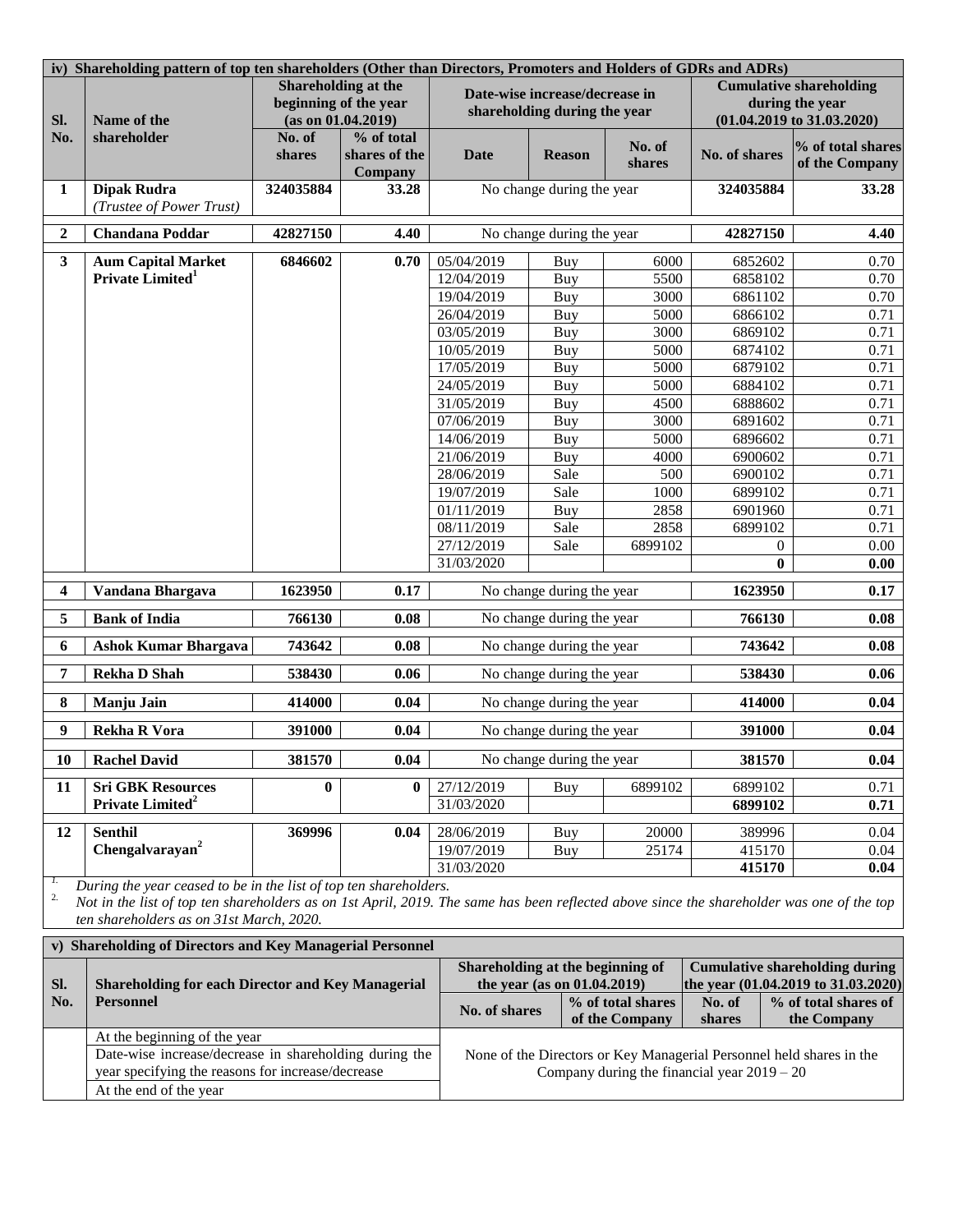| <b>INDEBTEDNESS</b>                                                                                          |                                            |                           |                 |                                     |  |  |  |  |  |
|--------------------------------------------------------------------------------------------------------------|--------------------------------------------|---------------------------|-----------------|-------------------------------------|--|--|--|--|--|
| Indebtedness of the Company including interest outstanding/accrued but not due for payment<br>(Rs. in Lakhs) |                                            |                           |                 |                                     |  |  |  |  |  |
| <b>Particulars</b>                                                                                           | <b>Secured loans</b><br>excluding deposits | <b>Unsecured</b><br>loans | <b>Deposits</b> | <b>Total</b><br><b>indebtedness</b> |  |  |  |  |  |
| Indebtedness at the beginning of the financial year                                                          |                                            |                           |                 |                                     |  |  |  |  |  |
| Principal Amount<br>$\bf{1}$                                                                                 | 28,174.70                                  | 6,991.44                  |                 | 35,166.14                           |  |  |  |  |  |
| ii) Interest due but not paid                                                                                |                                            |                           |                 |                                     |  |  |  |  |  |
| iii) Interest accrued but not due                                                                            | 327.72                                     |                           | -               | 327.72                              |  |  |  |  |  |
| Total $(i+iii+iii)$                                                                                          | 28,502.42                                  | 6,991.44                  |                 | 35,493.86                           |  |  |  |  |  |
| Change in Indebtedness during the financial year                                                             |                                            |                           |                 |                                     |  |  |  |  |  |
| Addition                                                                                                     | 2,234.77                                   | 5,455.98                  |                 | 7,690.75                            |  |  |  |  |  |
| Reduction                                                                                                    | 5,508.85                                   | 2,265.66                  |                 | 7,774.51                            |  |  |  |  |  |
| <b>Net Change</b>                                                                                            | (3,274.08)                                 | 3,190.32                  |                 | (83.76)                             |  |  |  |  |  |
| Indebtedness at the end of the financial year                                                                |                                            |                           |                 |                                     |  |  |  |  |  |
| Principal Amount<br>$\bf{1)}$                                                                                | 24,900.62                                  | 10,181.76                 |                 | 35,082.38                           |  |  |  |  |  |
| Interest due but not paid<br>$\overline{11}$                                                                 |                                            |                           | ۰               |                                     |  |  |  |  |  |
| iii) Interest accrued but not due                                                                            | 305.07                                     |                           | -               | 305.07                              |  |  |  |  |  |
| Total $(i+iii+iii)$                                                                                          | 25,205.69                                  | 10,181.76                 |                 | 35,387.45                           |  |  |  |  |  |

| VI. REMUNERATION OF DIRECTORS AND KEY MANAGERIAL PERSONNEL                                   |                                                                        |                                                                       |                                                    |                     |  |  |  |
|----------------------------------------------------------------------------------------------|------------------------------------------------------------------------|-----------------------------------------------------------------------|----------------------------------------------------|---------------------|--|--|--|
| A. Remuneration to Managing Director, Whole-time Directors and/or Manager:<br>(Rs. in Lakhs) |                                                                        |                                                                       |                                                    |                     |  |  |  |
| SI.<br>No.                                                                                   | <b>Particulars of Remuneration</b>                                     |                                                                       | Mr. Raghav Raj Kanoria<br><b>Managing Director</b> | <b>Total Amount</b> |  |  |  |
| 1                                                                                            | <b>Gross Salary</b>                                                    |                                                                       | 141.40                                             | 141.40              |  |  |  |
|                                                                                              | Income-tax Act, 1961                                                   | (a) Salary as per provisions contained in Section $17(1)$ of the      |                                                    |                     |  |  |  |
|                                                                                              |                                                                        | (b) Value of perquisites $u/s$ 17(2) of the Income-tax Act, 1961      |                                                    |                     |  |  |  |
|                                                                                              |                                                                        | (c) Profits in lieu of salary $u/s$ 17(3) of the Income-tax Act, 1961 |                                                    |                     |  |  |  |
| 2                                                                                            | <b>Stock Option</b>                                                    |                                                                       |                                                    |                     |  |  |  |
| 3                                                                                            | <b>Sweat Equity</b>                                                    |                                                                       | $\blacksquare$                                     |                     |  |  |  |
| 4                                                                                            | Commission                                                             |                                                                       |                                                    |                     |  |  |  |
|                                                                                              | - as % of profit                                                       |                                                                       |                                                    |                     |  |  |  |
|                                                                                              | - others, specify                                                      |                                                                       |                                                    |                     |  |  |  |
| 5                                                                                            | Others, please specify<br>[Employer's Contribution to Provident Funds] |                                                                       | 10.08                                              | 10.08               |  |  |  |
| Total $(A)$                                                                                  |                                                                        |                                                                       | 151.48                                             | 151.48              |  |  |  |
|                                                                                              | Ceiling as per the Act                                                 |                                                                       | As per Section 198 of the Companies Act, 2013      |                     |  |  |  |